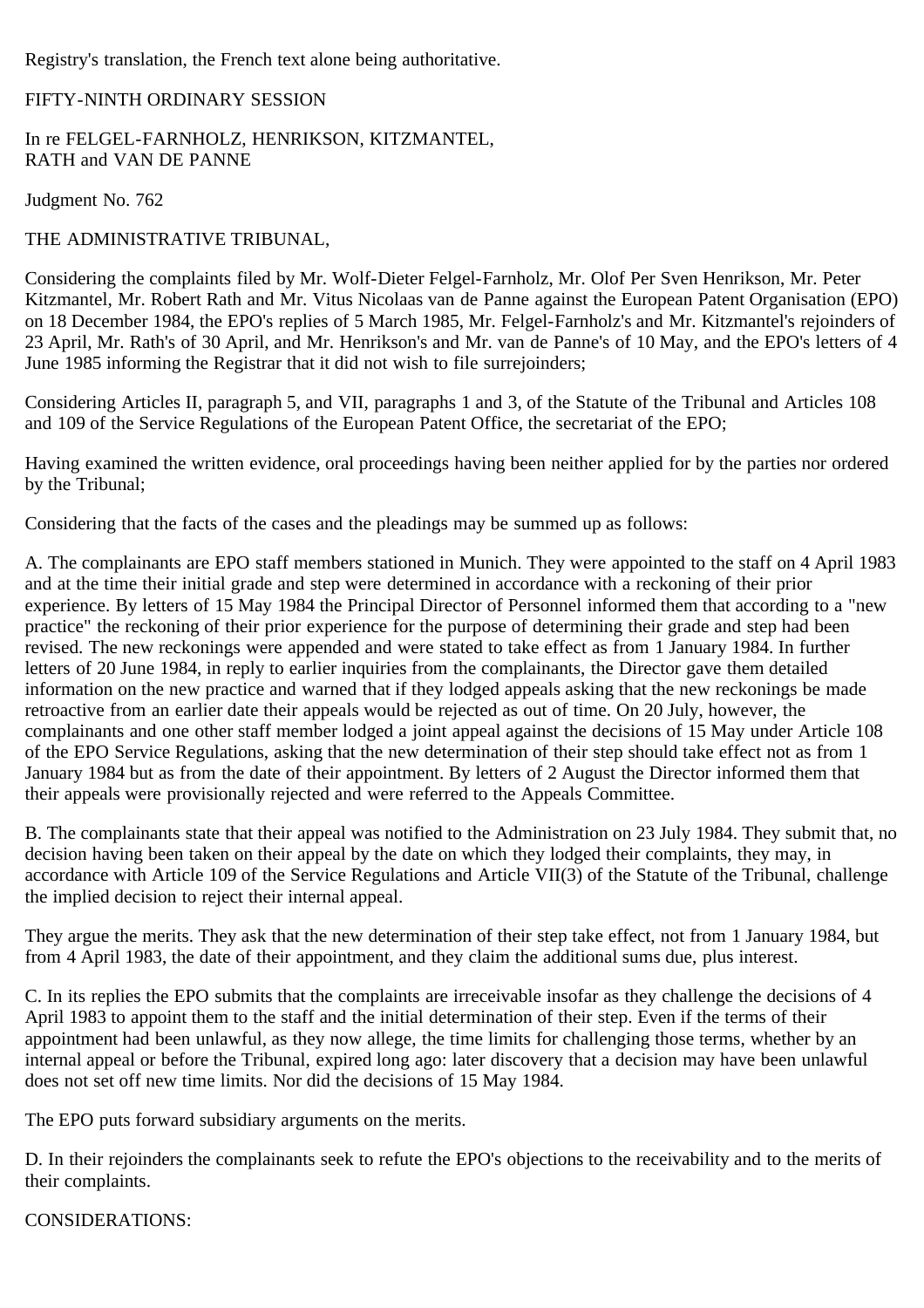## Joinder

1. Before the Tribunal will join two or more complaints two conditions must be fulfilled. The first is that the substance of the claims must be the same, whatever their wording. The second is that the material facts, viz. those on which the claims rest, should be the same.

The complaints the five complainants lodged with the Tribunal on 18 December 1984 satisfy both conditions. They all claim the application as from 4 April 1983 of the EPO's new rules on grade and step and the payment of the additional sums due, plus interest. The material facts, too, are the same. The Tribunal therefore joins the five complaints.

It is immaterial that the complainants advance more or less different pleas since the content of the pleas lays no constraint on the Tribunal's ruling.

## Receivability

2. Article VII(1) of the Statute of the Tribunal provides that for his complaint to be receivable the staff member must have exhausted such means of resisting the decision as are open to him under the Staff Regulations.

The five complainants lodged on 20 July 1984 a joint internal appeal against decisions of 15 May 1984 on their grade and step. On 2 August the Principal Director of Personnel told them that after preliminary consideration their appeals had been rejected but that they had been referred to the Appeals Committee. Not until 27 March 1985 did the Committee report. It recommended rejecting the appeal and the Vice-President of the Office endorsed that recommendation on the President's behalf on 29 April 1985. Accordingly at 18 December 1984, the date of filing, the internal means of redress had not been exhausted, under Article VII(1) of the Statute the complainants were not yet free to come before the Tribunal, and their complaints are irreceivable.

3. According to Article VII(3) of the Statute a staff member may appeal to the Tribunal where the Administration fails to take a decision upon his claim within sixty days.

As is said in 2 above, however, the Principal Director of Personnel informed the complainants on 2 August 1984 of the preliminary rejection of their internal appeal and of the referral of their case to the Appeals Committee. That was an express decision which precluded an implied one and hence the application of VII(3).

At best the complainants might have been able to challenge the implied rejection of their appeal had the Appeals Committee not reported within a reasonable lapse of time or had the President of the Office failed to take a final decision within 60 days of receiving the Committee's report. But neither condition is met here. The Committee had a heavy workload, as the complainants well knew, and could not ordinarily have been expected to report by 18 December 1984, the date of filing, on an internal appeal lodged on 2 August 1984. Nor could the President have taken a final decision by 18 December 1984 since he had not yet got the report from the Appeals Committee. He did not take too long over his decision.

## DECISION:

For the above reasons,

The complaints are dismissed.

In witness of this judgment by Mr. André Grisel, President of the Tribunal, Mr. Jacques Ducoux, Vice-President, and the Right Honourable Sir William Douglas, Deputy Judge, the aforementioned have signed hereunder, as have I, Allan Gardner, Registrar.

Delivered in public sitting in Geneva on 12 June 1986.

(Signed)

André Grisel

Jacques Ducoux